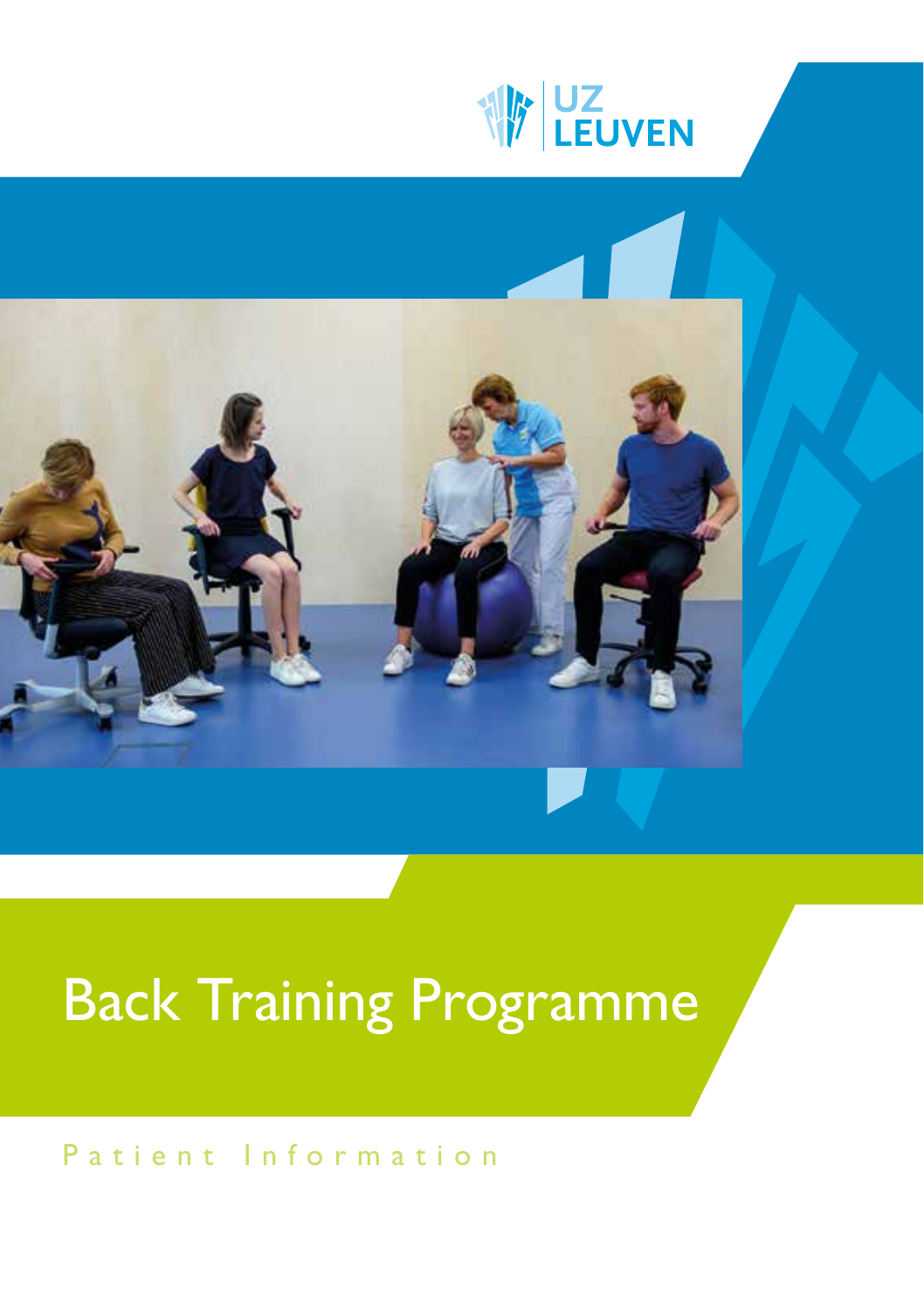### **INTRODUCTION**

Back problems are usually due to an imbalance between the load on your back and the extent to which your back can cope with it. Carrying out the same movements or activities repeatedly or for a long time – e.g. working on the PC for a long time, repeatedly bending over, handling heavy loads – can eventually make these problems worse. Moreover, constant stress, anxiety and disrupted sleep are typical examples of factors that can also have an adverse effect on this balance.

## **BACK TRAINING PROGRAMME**

The back training programme can help restore this balance. You will be given an insight into the origins of back problems, the way the spine works and the underlying pain mechanisms. You will also learn how to recognise and adapt to potential problem areas in your daily life.

The back training programme is consequently aimed at people who want to prevent and/or actively tackle back problems.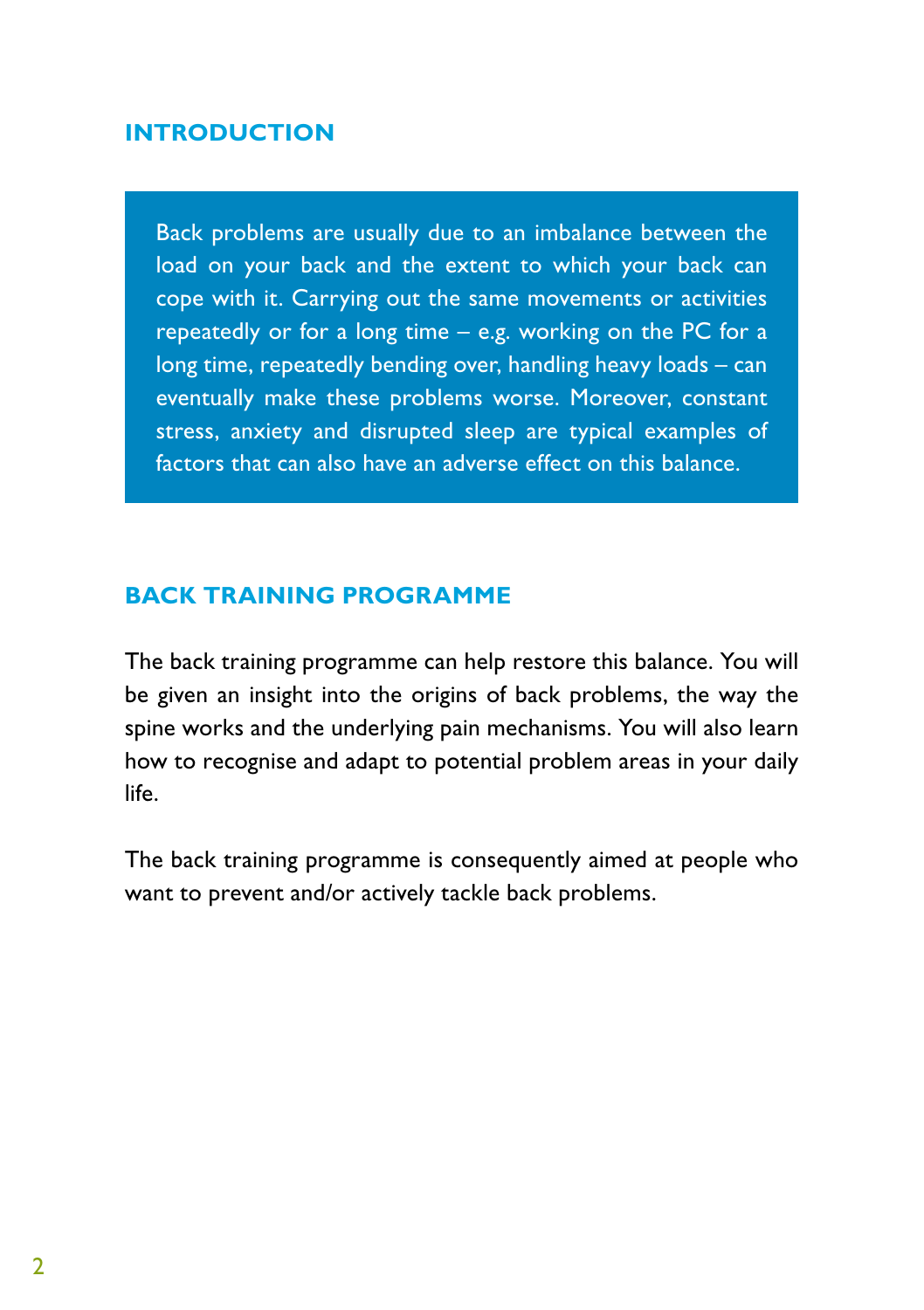## **STEPS TO BE TAKEN**

## **Step 1. Appointment with a doctor at the physical medicine and rehabilitation unit.**

- ✔ You have not yet been referred to the back training programme. Arrange an appointment via 016 34 25 60 with a doctor at UZ Leuven, who is specialised in spinal disorders. If necessary, this doctor can refer you to the physical medicine and rehabilitation unit. In such cases your problems will initially be assessed in more detail.
- ✔ You have already been referred to the back training programme, upon a recommendation from your GP or a specialist consultant. Make an appointment with a doctor at the physical medicine and rehabilitation unit at UZ Leuven via 016 33 87 99. The doctor will verify whether you actually qualify for the back training programme or whether a different type of treatment would be more appropriate.
- ✔ You have already been given a prescription for the back training programme by a doctor of the physical medicine and rehabilitation unit at UZ Leuven. You can make an appointment to start the back training programme via 016 33 87 99.

#### **Step 2. Back training programme**

- Six weeks attendance at the back training programme: weekly two hour sessions covering theory and exercises.
- Eight to ten participants per group.
- When? Mondays between 19.00 and 21.00 hrs, Tuesdays between 19.30 and 21.30 hrs or Thursdays between 19.30 and 21.30 hrs.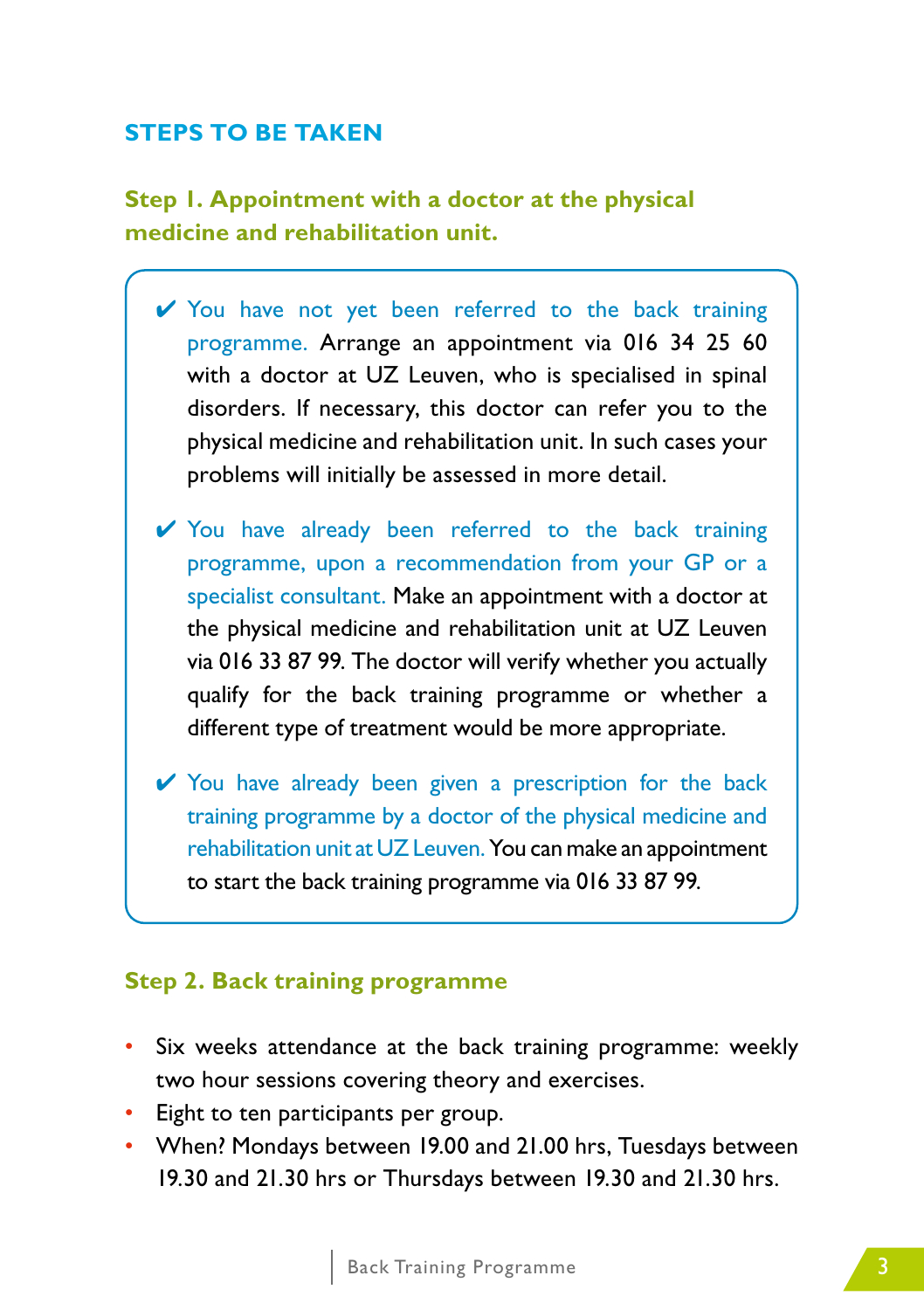### Training programme

You will be given numerous practical tips on how to optimise the balance between the load on your back and its load bearing ability. Through exercises you will learn how to become more aware of your posture during activities, increase the stability of the lower back and reduce tension.



- Lesson 1 Origins and treatment of lower back pain Back training programme objectives
- Lesson 2 What are lower back problems? Medical and therapeutic approach
- Lesson 3 Basic principles prevention and repair of back problems Ergonomics of sitting and lying down
- Lesson 4 Lifting, carrying and moving items –
- Lesson 5 Day to day activities inside and outside the home
- Lesson 6 What is pain?  $-$  What to do in the event of acute pain  $-$ Sports activities – Details about how to improve your condition

The theoretical part will be followed by a practice session. It is advisable, therefore, to wear comfortable sports clothing.

All lessons will be given by a physiotherapist, except for the second one, which will be given by a doctor from the physical medicine and rehabilitation unit.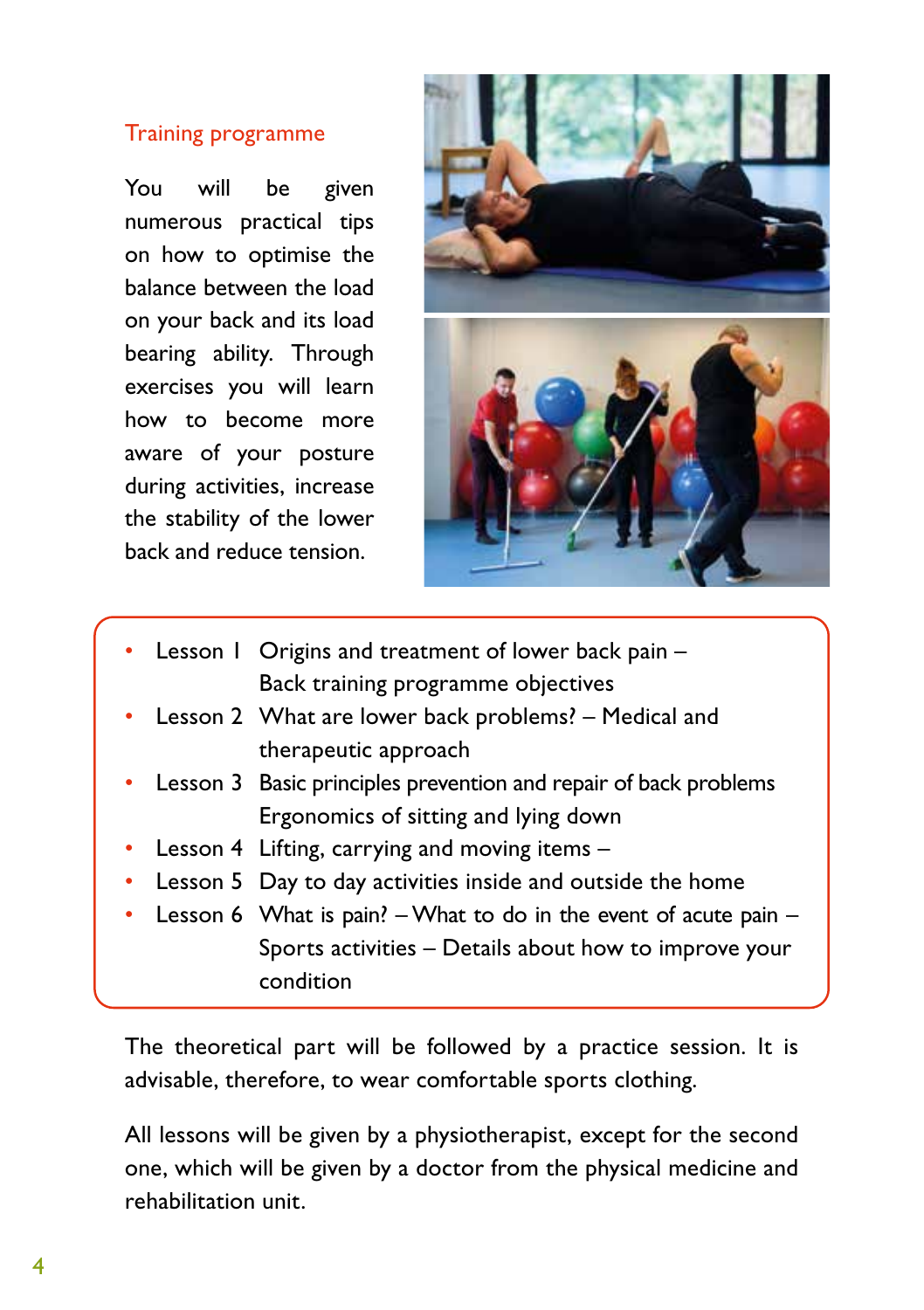

## **ADDITIONAL OPTIONS DU-RING AND AFTER THE BACK TRAINING PROGRAMME**

## **Workshops**

You can also attend a number of workshops during or after the back training programme. These consist of one (screen based work and improved sleep) or two 2 hour (stress management) sessions focusing on one specific topic. You will receive more information on this during back training programme lessons.

- $\vee$  Screen based work
- $\vee$  Stress management
- $\vee$  Better sleep

## **Building up your condition again**

• You can also attend a training programme to safely improve your condition again following the back training programme. This takes place in the fitness room in the Therapy Tower and parts of it may take place in the swimming pool. The training takes three to six months and is supervised by



physiotherapists. Together with you, they will devise a personal training schedule, based on your work, sports or hobbies, and will monitor you during the training.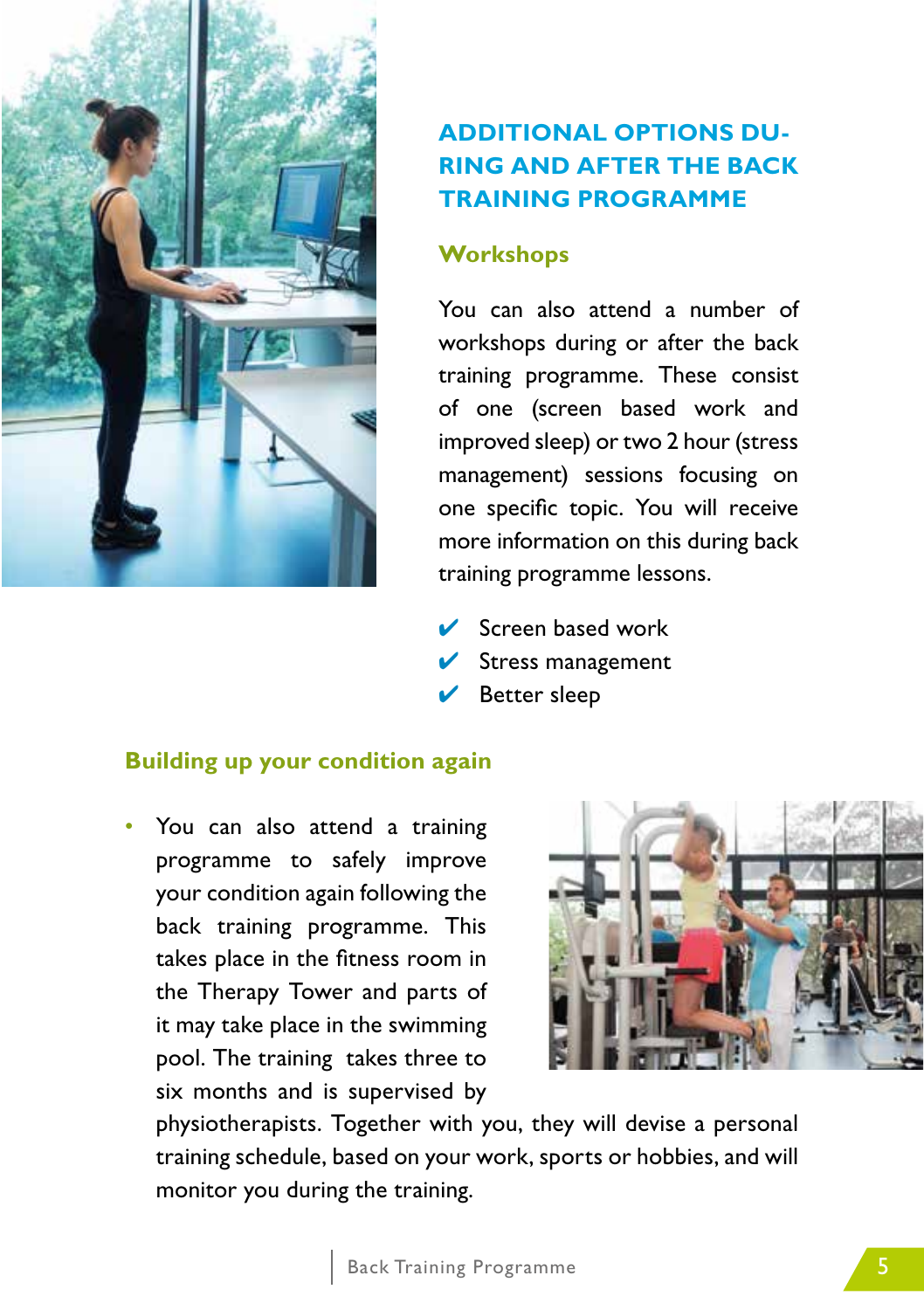- You don't need an additional prescription from the doctor for this. You will have to take a fitness test before you start the programme to improve your condition again. You will also visit a physiotherapist who will record a starting balance of your posture and muscle activity. The training can be adapted to any personal requests you may have.
- It is advisable to train twice a week to gain optimum benefit from the training.
- When?

Mondays and Fridays: 08.30 to 10.15 hrs and 10.15 to 12.00 hrs Tuesdays, Wednesdays and Thursdays: 09.00 to 10.45 hrs Tuesdays and Thursdays: 17.45 to 19.30 hrs.

## **COST**

Each lesson will incur a physiotherapy charge, most of which will be refunded by your health insurance fund.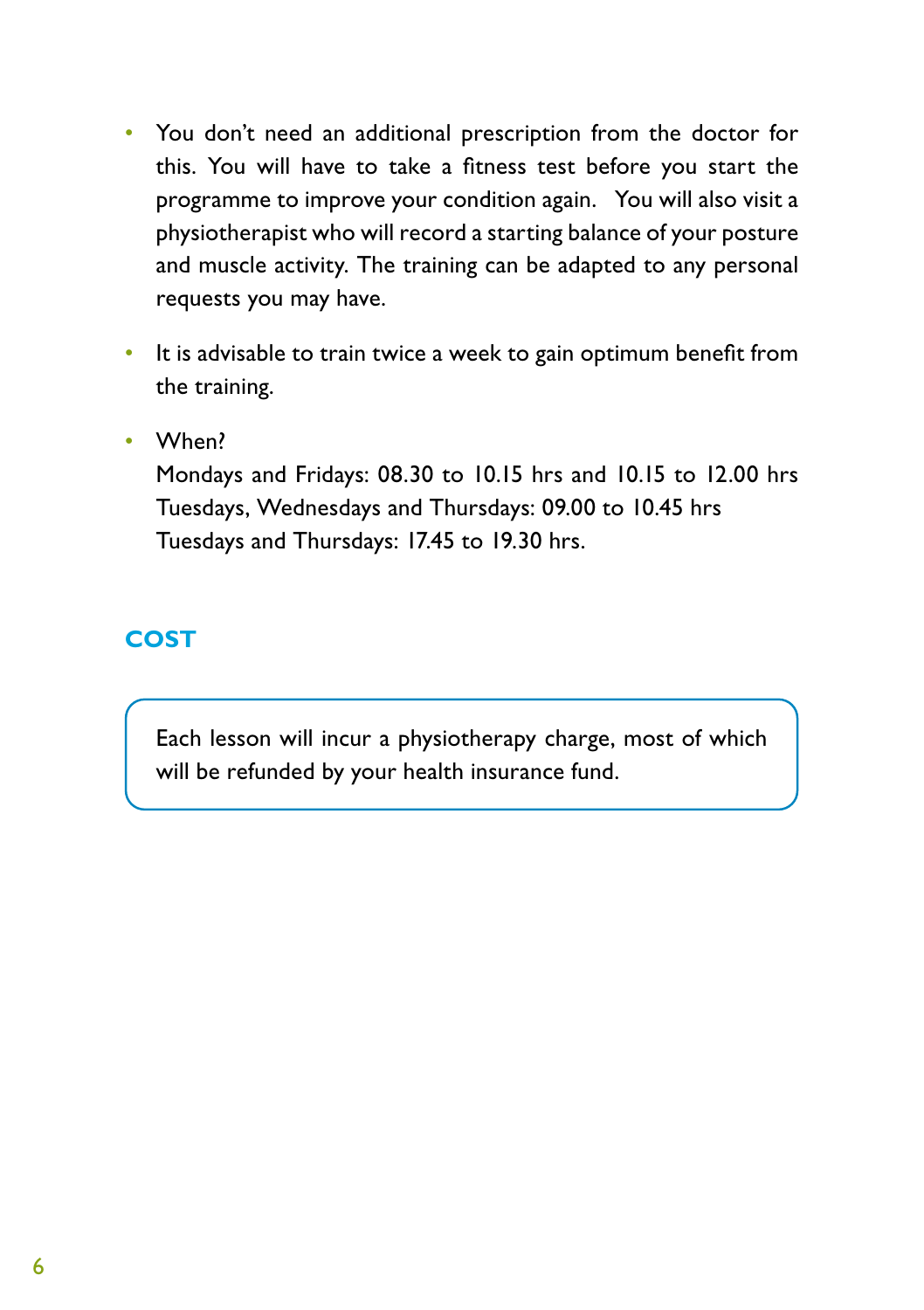## **CONTACT DATA**

Outpatient rehabilitation (E 200)

UZ Leuven Pellenberg Campus, Therapy Tower Weligerveld 1, 3212 Pellenberg 016 33 87 99 madtherapietoren@uzleuven.be